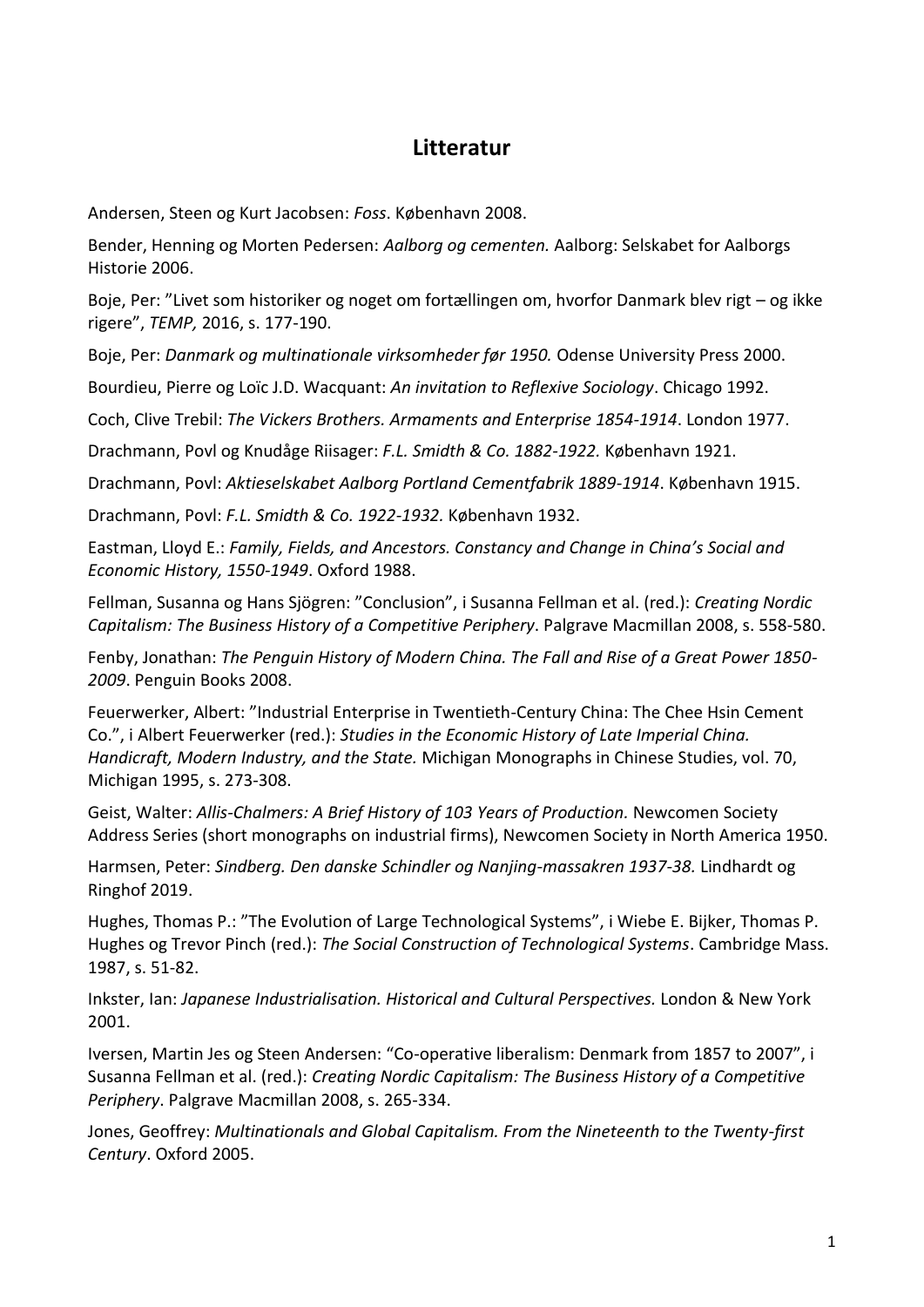Kjærgaard, Thorkild: "Gårdmandslinien i dansk historieskrivning", *Fortid og Nutid*, hæfte 2, 1979, s. 178-191.

Knight, Gary A. og S. Tamar Cavusgil: "Innovation, organizational capabilities, and the born-global firm", *Journal of International Business Studies*, 2004, s. 124-141.

Krausmann, Fridolin, Simone Gingrich, Nina Eisenmenger, Karl-Heinz Erb, Helmut Haberl og Marina Fischer-Kowalski: "Growth in global materials use, GDP and population during the 20th century", *Ecological Economics 68,* 2009, s. 2696-2705.

Kaarsted, Tage: *Admiralen. Andreas de Richelieu. Forretningsmand og politiker i Siam og Danmark*. Odense 1990.

Lala, R.M.: *The Creation of Wealth. The Tatas from the 19th to the 21st Century*. Penguin 2004.

Lange, Ole: *Finansmænd, stråmænd og mandariner: C.F. Tietgen, Privatbanken og Store Nordiske: etablering 1868-76.* København 1978.

Lange, Ole: *Partnere og rivaler: C.F. Tietgen, Eastern Extension og Store Nordiske: ekspansion i Kina 1880-86.* København 1980.

Larsen, Jesper B.: *F.L. Smidth & Co.s teknologiske udvikling gennem det tyvende århundrede*, upubliceret specialeafhandling. Odense: Syddansk Universitet Center for Historie 2001.

Linde-Laursen, Anders: *Det nationales natur. Studier i dansk-svenske relationer.* København 1995.

Meier, Gerd: *Entstehung, Entwicklung und Strukturwandel der Portland-Zementindustrie im Raum Hannover vom 1878 bis 1989*. Dissertation Fakultät für Geistes- und Sozialwissenschaften der Universität Hannover 2001.

Mokyr, Joel: "Preface: Succesfull Small Open Economies and the Importance of Good Institutions", i Jari Ojala, Jari Eloranta og Jukka Jalava (red.): *The Road to Prosperity. An Economic History of Finland.* Helsinki 2006, s. 8-15.

Mordhorst, Mads: "Andelsbevægelsen mellem national identitet og globalisering", *Virksomhedshistorie, Den Jyske Historiker, 109.* Aarhus 2005, s. 63-66.

*Neue Deutsche Biographie* (opslag: Polysius), Duncker & Humblot. Berlin 2001.

Osterhammel, Jürgen og Niels P. Petersson: *Globalization: A Short History.* Princeton University Press 2005.

Pedersen, Morten: *De danske cementfabrikkers bebyggelsesmiljø: en undersøgelse af en branches industrielle miljø ved den anden industrielle revolution.* Odense: Syddansk Universitetsforlag 2008.

Pedersen, Morten: *When China awakens… Dansk multinational virksomhed i Asien før Anden Verdenskrig.* Syddansk Universitetsforlag 2018.

Perez, Carlota: *Technological Revolutions and Financial Capital. The Dynamics of Bubbles and Golden Ages*. Cheltenham 2002.

Pomeranz, Kenneth: *The Great Divergence: China, Europe and the making of the Modern World Economy.* Princeton 2000.